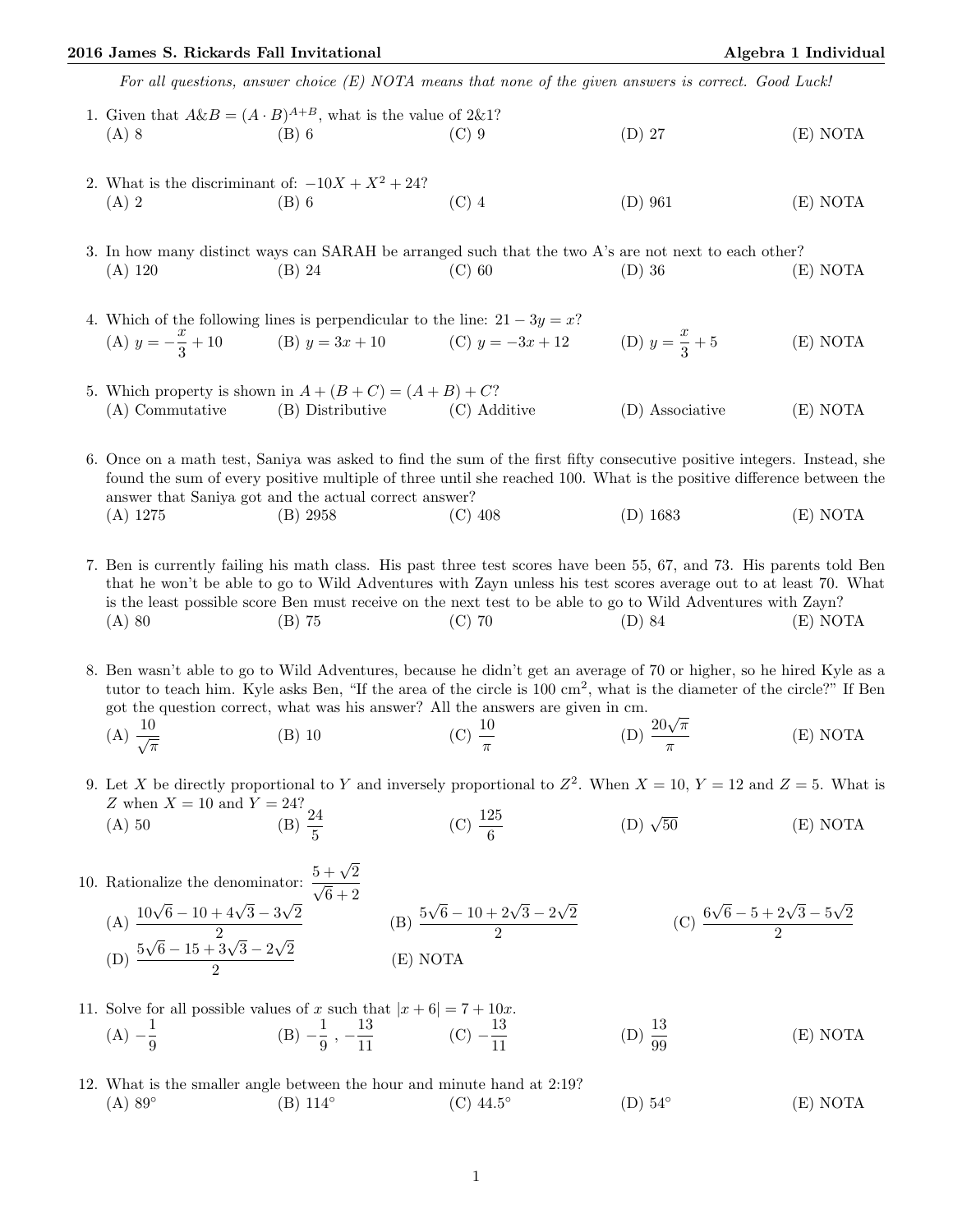## 2016 James S. Rickards Fall Invitational Algebra 1 Individual Algebra 1 Individual

13. Find the inverse of the function  $f(x) = 7x + 3$ .

(A) 
$$
f^{-1}(x) = 3x + 7
$$
 (B)  $f^{-1}(x) = 7x - 3$  (C)  $f^{-1}(x) = 3 - 7x$  (D)  $f^{-1}(x) = \frac{x + 3}{7}$  (E) NOTA

14. If  $f(x) = 5x + 1$  and  $g(x) = 9x - 2$ , what is  $f(g(g(1)))$ ? (A) 306 (B) 305 (C) 61 (D) 547 (E) NOTA

15. Anna is walking around in a new neighborhood and is a little confused on how to reach Meit's house. She walks 7 ft. North, 10 ft. East, 60 inches West, and 1 ft. South. What is the shortest distance from where she is now to where she began in feet?<br>
(A)  $\sqrt{149}$  (B)  $\sqrt{ }$ (A)  $\sqrt{149}$ (B)  $\sqrt{74}$  (C)  $\sqrt{61}$ (D)  $\sqrt{136}$  $(E) NOTA$ 

- 16. Chanda, the scientist, has a 16 mL solution that is 40% acid. How many milliliters of water should she add to make the solution 20% acid?
	- (A) 32 (B)  $\frac{16}{5}$ (C)  $\frac{24}{5}$ (D) 16 (E) NOTA

17. Anvitha, Saniya, and Sarah are all working together on a project. It takes Anvitha 3 hours, Saniya 4 hours, and Sarah 2 hours to complete the project by themselves. Since Anvitha and Saniya were at the beach together, Sarah decided to do half the project by herself. As soon as Sarah stopped working, Anvitha and Saniya started working on the second half together. How long did the entire project take to complete in hours?

- $(A) \frac{7}{13}$ (B)  $\frac{20}{13}$ (C)  $\frac{19}{6}$ (D)  $\frac{13}{7}$ (E) NOTA
- 18. What is the degree of the polynomial:  $7^2x^5y^0z^10 + 5^2x^8y^4z^3 + x^2y^3$ ? (A) 5 (B) 15 (C) 17 (D) 37 (E) NOTA

19. Ben, Anvitha, Zayn, Anna, Claire, and Sarah are all sitting down around a circular table. If Zayn and Anna don't want to sit next to each other, how many distinct arrangements are there for all 6 of them to sit around the table? (A) 24 (B) 120 (C) 720 (D) 72 (E) NOTA

20. Which of the following answer choices is equivalent to  $1221<sub>3</sub>$ ? (A)  $52_5$  (B)  $220_5$  (C)  $202_5$  (D)  $102_5$  (E) NOTA

21. Sri and Shivam went to the mall together. At Hollister, there was a huge sale and Sri and Shivam decided to spend all their money. Shivam bought 5 shirts and 2 jeans for 100 dollars. Sri bought 4 shirts and 3 jeans for 108 dollars. If all the shirts cost the same price and all the jeans cost the same price, how much does one shirt cost? (A) 32 (B) 12 (C) 20 (D) 8 (E) NOTA

22. If  $xy = 10$ ,  $yz = 12$ , and  $xz = 16$ , what is  $xyz$ ? (A)  $8\sqrt{30}$ 30 (B) 1920 (C) 120 (D) 192 (E) NOTA

23. Macauley, Pruthak, and Sid all wanted to see how many students take all of the three languages offered at Rickards High School in junior year. The survey results show that there are 320 students that take at least one language. 120 students are taking Spanish, 125 students are taking French and 155 students are taking Latin. 30 students are taking Spanish and Latin, 40 students are taking Spanish and French, and 20 students are taking French and Latin. Based on the survey, how many students take all three languages? (A) 250 (B) 30 (C) 40 (D) 10 (E) NOTA

24. If 1 bobo  $=$  3 bobe, and 5 bobe  $=$  2 bobu then how many bobus are in 200 bobo? (A) 40 (B) 240 (C) 100 (D) 20 (E) NOTA